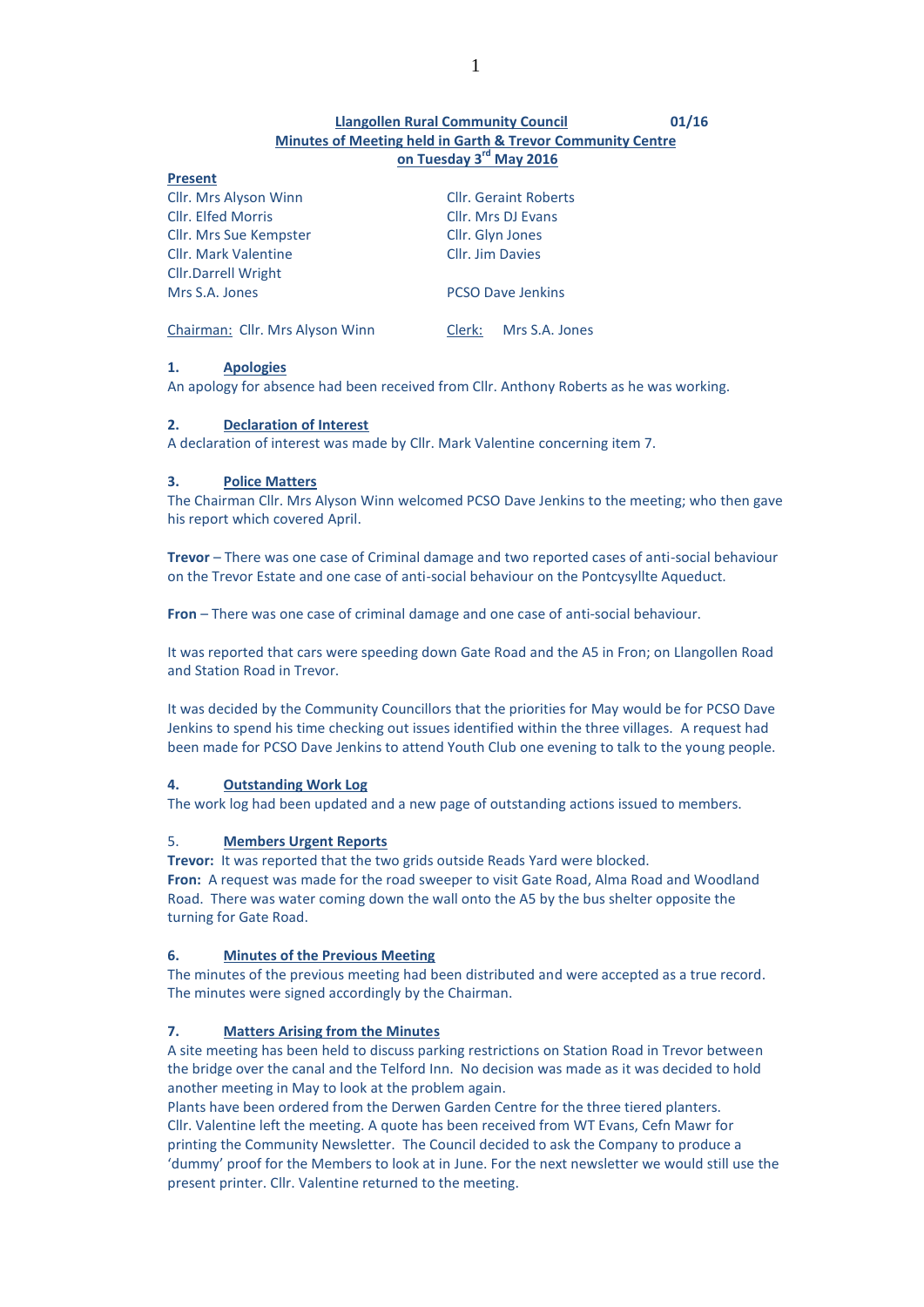## **8. Planning 02/16**

**Planning Applications:** There were no planning applications during the month.

# **Certificates of Decision:**

Two storey front extension **Tegfan, Garth Road, Garth. P/2016/0076 - Granted**

# **9. Correspondence**

# **E.Mail**

Marie Russell WCBC

The next Wrexham Town & Community Forum will be held on the  $16^{th}$  June 2016 Ceri Postle World Heritage Site Community Development Officer A progress report on the cause of the flooding on the old railway line. Ceri Postle World Heritage Site Community Development Officer Invitation to the Councillors for a Canal-side, cheese, wine and heritage evening Ceri Postle World Heritage Site Community Development Officer Invitation to the Read's Yard Mural opening 7/5/16 C/Cllr. Pat Jeffares Listing the new WCBC Environment & Planning Department. C/Cllr. Pat Jeffares One way system Trevor Estate Annual Meeting of the Council – Invitation17th May 2016. Amanda Evans Employability & Community Benefit Officer Community Benefits. Anna Pollard Tesco bags to help funding. Christine Conway TE Gittins & Co Confirming that she has submitted the Declaration of Compliance – Auto Enrolement. Jon Brewin WCBC Arboriciltural Officer regarding the tree that has had excessive pruning. Amandae Davies Marketing & Promotions Manager WCBC Copy of a letter being sent to residents regarding the results of the consultation last month about last year's Underneath the Arches event. The contents of this letter were discussed in detail and it was proposed and all were in favour that the Clerk should write to Ms Davies to say that in their

#### **One Voice Wales:**

Wendi Huggett Training Course Chairing skills

opinion the event should not take place this year.

### **General:**

Ian Lucas MP Regarding a meeting held in Rhostyllen in April. HSBC Changes to the banking terms. Wrexham Area Civic Society Membership renewal NALC Public Contracts Regulations 2015 NALC Procurement 2016 NALC Model Financial Regulations all three will be discussed as an agenda item at the June meeting.

# **Receipts:**

Mr PJ Ankers Peter Green Groundcare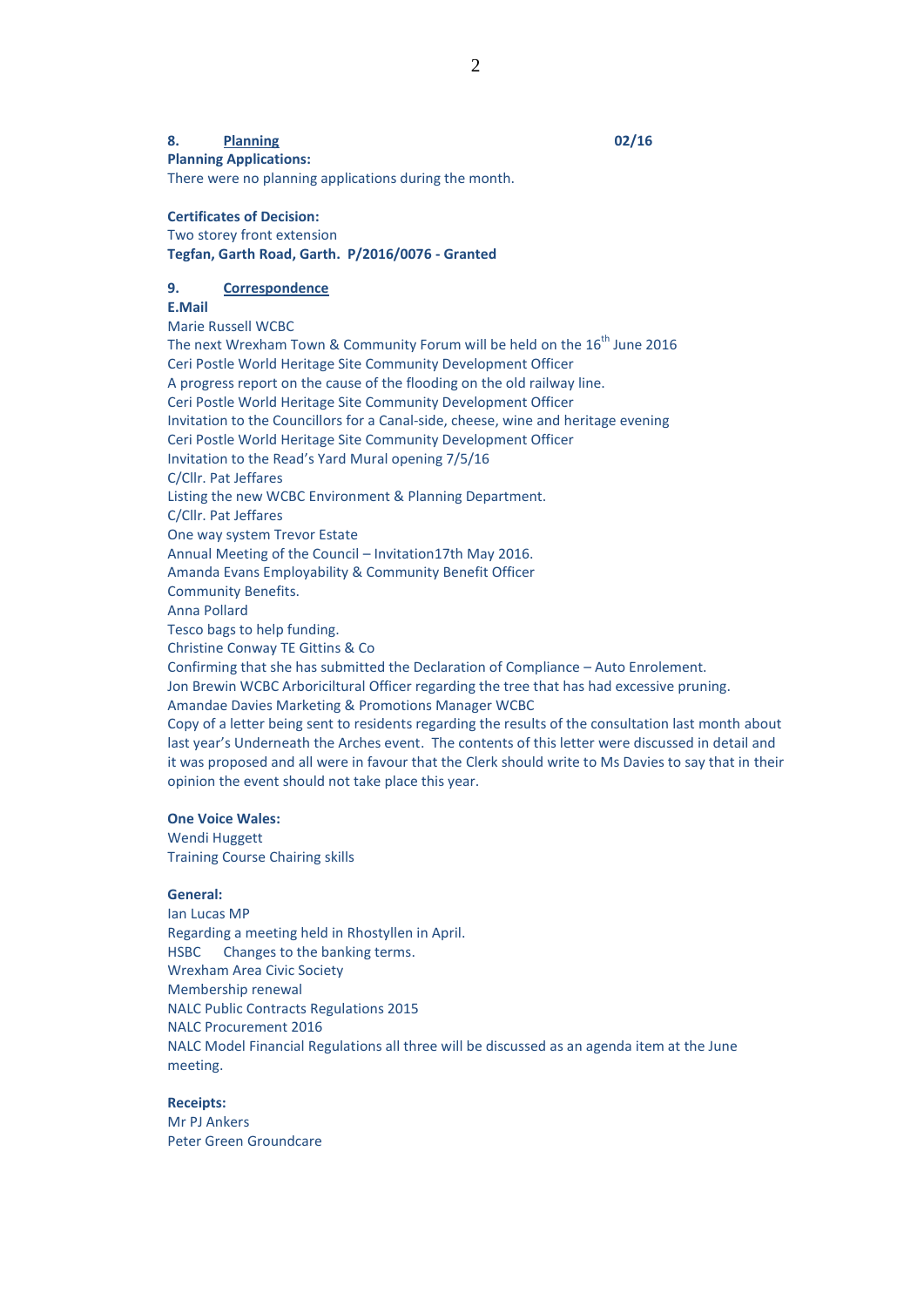# **10. Leasing of Playgrounds 03/16**

Land Registry has returned a Title Information Document showing Llangollen Rural Community Council as the registered proprietor of the Garth Road Play Area at the end of March. The remaining three Play Areas have now been sent off to Land Registry.

# **11. Footpaths & Roadways**

It was reported that there were concerns about the poor state of some of the walls on the A5 between Froncysyllte and Llangollen.

# **12. Projects 2015/2016**

Nothing to report.

## **13. Meetings**

C/Cllr. Pat Jeffares, Cllr. Darrell Wright and the Clerk had attended a meeting arranged by Esclusham Community Council to discuss the impact on Community Councils with the draft Local Government Bill (Wales).

## **14. Noddfa Cemetery Report**

The Chairman of the Noddfa Cemetery Committee Cllr.Elfed Morris gave his report: A risk assessment has been carried out at the cemetery. Outstanding actions were: In the New Grave Section One headstone number 41 was unstable. There were no actions identified in the Old Grave Section.

The Clerk had obtained burial costs etc., from Cefn Mawr, Corwen, Chirk, Rhos and Llantysilio Community Councils.

The recommendation to full Council was to increase the internment charges, to the same as Cefn Mawr but to exclude the search fee. To increase the cost of monuments to the same as Cefn Mawr except for a stone cross this will be £50 and a wooden cross nil. This was agreed by Members.

It was noted that the three Councils paid separately for the graves to be dug and that they booked and paid for the services of the Gravedigger themselves, the reason being that the Council was then in control. Approved

On agreement by full Council the Clerk should write to the Funeral Directors with the new prices. The use of curbs was also discussed as Llangollen Rural Community Council is the only Council who allow kerbs. It was decided by full Council that this practice be discontinued for any new internments from  $1<sup>st</sup>$  June 2016. For recent internments that as yet have no headstone, they can if they so wish have kerbs. This was agreed by Members.

The Clerk had also received 'Rules of the Cemetery' and 'Rules for the Stonemasons' from various Community Councils in the area and these she would be looking at during the month to adapt for Noddfa Cemetery.

# **15. Playgrounds including Garth Playground**

It was announced that Llangollen Rural Community Council have been allocated a grant of £43,000 from WREN towards the cost of refurbishing the Garth playground. Thanks were expressed to all who had contributed towards this project.

### **16. Newsletter**

The deadline for the Summer newsletter is Monday May  $9<sup>th</sup>$  2016.

#### **17. Garden Competition**

The judges Ms Andrea Evans and Mr Tony Roberts have confirmed that they will judge the Best Kept garden competition on Tuesday  $5^{th}$  July 2016.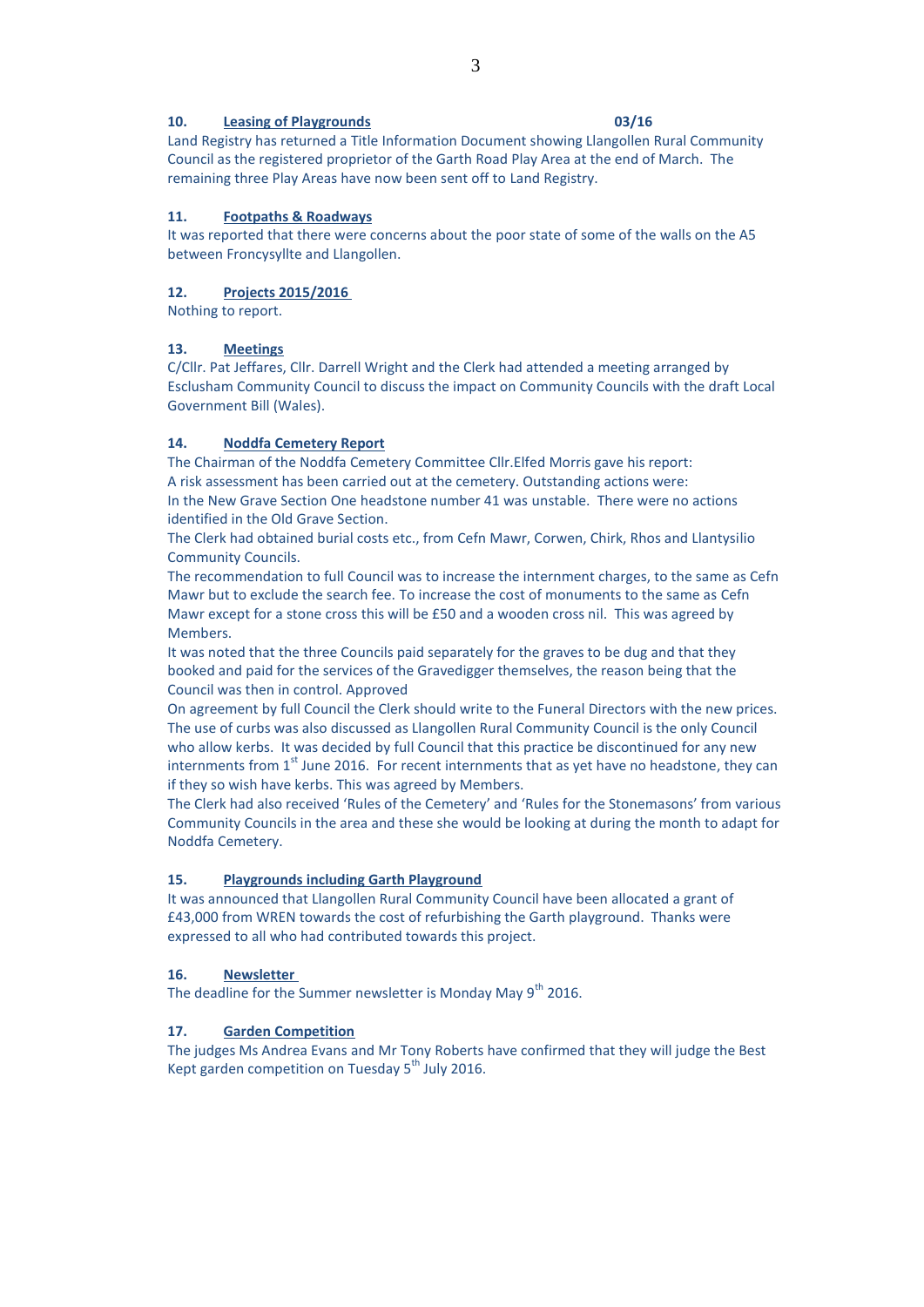# **18. Chairman's Allowance 04/16**

The Retiring Chairman Cllr. Elfed Morris gave a detailed report on his year in office.

"My year in office has been a very busy one, apart from the usual monthly meetings and sub committees; I attended Difficult Decisions and Training meetings. We again had a very successful Best Kept Garden Competition, also during the year we have taken over responsibility of the play grounds; this will mean a lot more work for council and our Clerk in particular. I attended a very successful party on Garth playground to raise funds to help refurbish the playground; my sincere thanks go to all who were involved. We also put in a bid to WREN for funding to refurbish Garth playground and to be told on my last day in office that we had been successful was just icing on the cake, I would like to thank Cllr. Mark Valentine in particular for all his hard work in presenting the bid to WREN and everyone else who helped in any way. Also very pleased to have the light installed at Cromwell terrace after a very long two year wait in persuading Wrexham County Borough Council to have it replaced.

Finally I would like to thank council for their support, also C/Cllr. Pat Jeffares and our over worked clerk Sue Jones for her support and help throughout the year."

| Wine/refreshments                | £50.00  | Best kept garden presentation   |
|----------------------------------|---------|---------------------------------|
| Chairman's Dinner and guests (4) | £72.00  |                                 |
| Chairman's and guests wine       | £39.00  |                                 |
| <b>Travelling expenses</b>       | £60.00  | Training courses, meetings etc. |
| <b>Miscellaneous</b>             | £29.00  |                                 |
| <b>Donation</b>                  | £50.00  | Garth playground                |
| <b>Total</b>                     | £300.00 |                                 |

### **19. Finance**

Copies of the Bank balances, payments and a list of receipts were distributed to the members and checked. The following invoices were authorised for payment:

| Mrs SA Jones                     | 101855 | NJC rates |
|----------------------------------|--------|-----------|
| Mr PJ Ankers                     | 101856 | 225.00    |
| Peter Green Groundcare           | 101857 | 465.00    |
| <b>JDH Business Services Ltd</b> | 101858 | 144.00    |
| Wrexham Area Civic Society       | 101859 | 25.00     |
| <b>Zurich Municipal</b>          | 101860 | 645.74    |
|                                  |        |           |